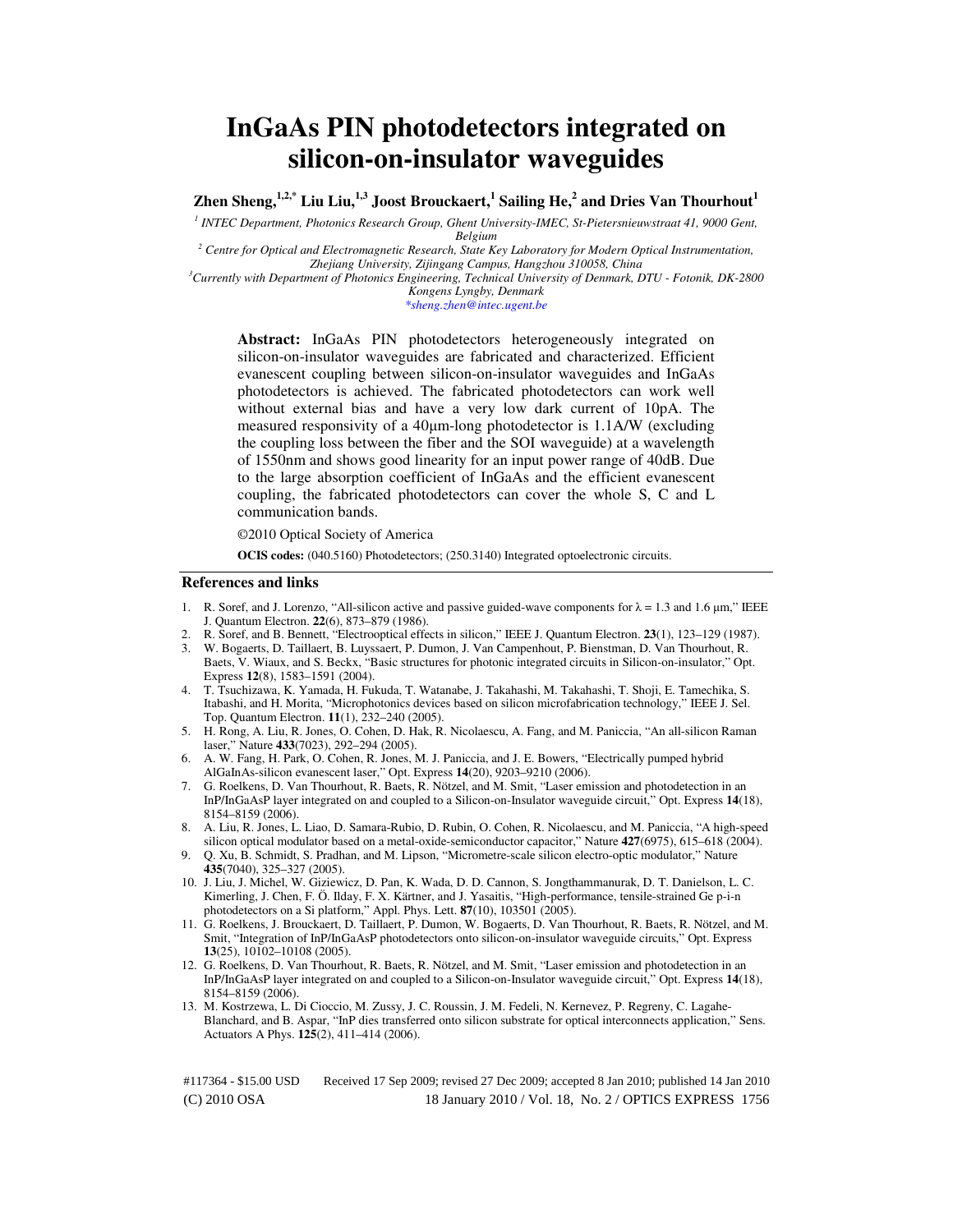- 14. T. Maruyama, T. Okumura, and S. Arai, "Direct wafer bonding of GaInAsP/InP membrane structure on siliconon-insulator substrate," Jpn. J. Appl. Phys. **45**(11), 8717–8718 (2006).
- 15. G. Roelkens, J. Brouckaert, D. Van Thourhout, R. Baets, R. Nötzel, and M. Smit, "Adhesive Bonding of InP/InGaAsP Dies to Processed Silicon-On-Insulator Wafers using DVS-bis-Benzocyclobutene," J. Electrochem. Soc. **153**(12), G1015–G1019 (2006).
- 16. I. Christiaens, G. Roelkens, K. De Mesel, D. Van Thourhout, and R. Baets, "Thin-film devices fabricated with benzocyclobutene adhesive wafer bonding," J. Lightwave Technol. **23**(2), 517–523 (2005).
- 17. A. Jourdain, P. De Moor, K. Baert, I. De Wolf, and H. A. C. Tilmans, "Mechanical and electrical characterization of BCB as a bond and seal material for cavities housing (RF-) MEMS devices," J. Micromech. Microeng. **15**(7), S89–96 (2005).
- 18. M. Jutzi, M. Berroth, G. Wöhl, M. Oehme, and E. Kasper, "Ge-on-Si vertical incidence photodiodes with 39- GHz bandwidth," IEEE Photon. Technol. Lett. **17**(7), 1510–1512 (2005).
- 19. L. Chen, P. Dong, and M. Lipson, "High performance germanium photodetectors integrated on submicron silicon waveguides by low temperature wafer bonding," Opt. Express **16**(15), 11513–11518 (2008).
- 20. L. Chen, and M. Lipson, "Ultra-low capacitance and high speed germanium photodetectors on silicon," Opt. Express **17**(10), 7901–7906 (2009).
- 21. L. Vivien, J. Osmond, J. M. Fédéli, D. Marris-Morini, P. Crozat, J. F. Damlencourt, E. Cassan, Y. Lecunff, and S. Laval, "42 GHz p.i.n Germanium photodetector integrated in a silicon-on-insulator waveguide," Opt. Express **17**(8), 6252–6257 (2009).
- 22. D. Taillaert, F. Van Laere, M. Ayre, W. Bogaerts, D. Van Thourhout, P. Bienstman, and R. Baets, "Grating couplers for coupling between optical fibers and nanophotonic waveguides," Jpn. J. Appl. Phys. **45**  (No. 8A), 6071–6077 (2006).
- 23. J. Bowers, and C. A. Burrus, "Ultrawide-band long-wavelength p-i-n photodetectors," J. Lightwave Technol. **5**(10), 1339–1350 (1987).
- 24. M. R. Amersfoort, M. K. Smit, Y. S. Oei, I. Moerman, and P. Demeester, "Simple method for predicting absorption resonances of evanescently-coupled waveguide photodetectors," in Proceedings of 6th European Conference on Integrated Optics, (Neuchitel, Switzerland, 1993), pp. 2–40–2–41.
- 25. Z. Sheng, L. Liu, J. Brouckaert, S. He, D. Van Thourhout, and R. Baets, "Investigation of evanescent coupling between SOI waveguides and heterogeneously-integrated III-V pin photodetectors," in Proceedings of 21st IEEE International Conference on Indium Phosphide & Related Materials, (IEEE, Newport Beach, CA, 2009), pp. 159–162.
- 26. H. Park, A. W. Fang, R. Jones, O. Cohen, O. Raday, M. N. Sysak, M. J. Paniccia, and J. E. Bowers, "A hybrid AlGaInAs-silicon evanescent waveguide photodetector," Opt. Express **15**(10), 6044–6052 (2007).
- 27. J. Brouckaert, G. Roelkens, D. Van Thourhout, and R. Baets, "Compact InAlAs–InGaAs metal–semiconductor– metal photodetectors integrated on silicon-on-insulator waveguides," IEEE Photon. Technol. Lett. **19**(19), 1484– 1486 (2007).
- 28. W. Bogaerts, P. Dumon, D. Van Thourhout, D. Taillaert, P. Jaenen, J. Wouters, S. Beckx, V. Wiaux, and R. Baets, "Compact wavelength-selective functions in silicon-on-insulator photonic wires," IEEE J. Sel. Top. Quantum Electron. **12**(6), 1394–1401 (2006).

## **1. Introduction**

Silicon photonics, although proposed over twenty years ago [1,2], is still attracting a growing research interest in recent years. The main motivation is its fabrication process which is compatible with the complementary-metal-oxide-semiconductor (CMOS) electronics industry. One of the current research trends in silicon photonics is to integrate many kinds of optical functionalities on a single chip, including passive and active devices. Tremendous work [3– 12] has been done towards this aim. Although silicon is widely recognized as an excellent material for light guiding beyond the wavelength of  $1.1\mu$ m, it is outperformed by III–V semiconductor materials for active functions, such as light generation and detection at telecom wavelengths  $(1.31 \sim 1.55 \,\mu\text{m})$ , due to its intrinsic material limitations. These III–V materials can be heterogeneously integrated on silicon platform by means of a wafer bonding process [6,13–15]. We have developed a low-temperature die-to-wafer bonding process with divinyldisiloxane benzocyclobutene (DVS-BCB) as the bonding layer [15]. The fabrication process consists of bonding unprocessed III-V dies (epitaxial layers down) onto a processed SOI substrate, removal of the III-V substrate, and subsequent wafer-scale processing for the III-V devices with lithographical alignment accuracy to the underlying SOI structures. Various active components, such as lasers [7] and photodetectors [11], have been demonstrated based on this platform. The BCB bonding has also been proved good reliability in both photonic [16] and MEMs applications [17].

Photodetectors are one of the most important devices for photonic integrated circuits, and convert optical signals into the electrical form. Germanium photodetectors integrated on SOI have been demonstrated for the wavelength range of 1.3µm and 1.5µm and have the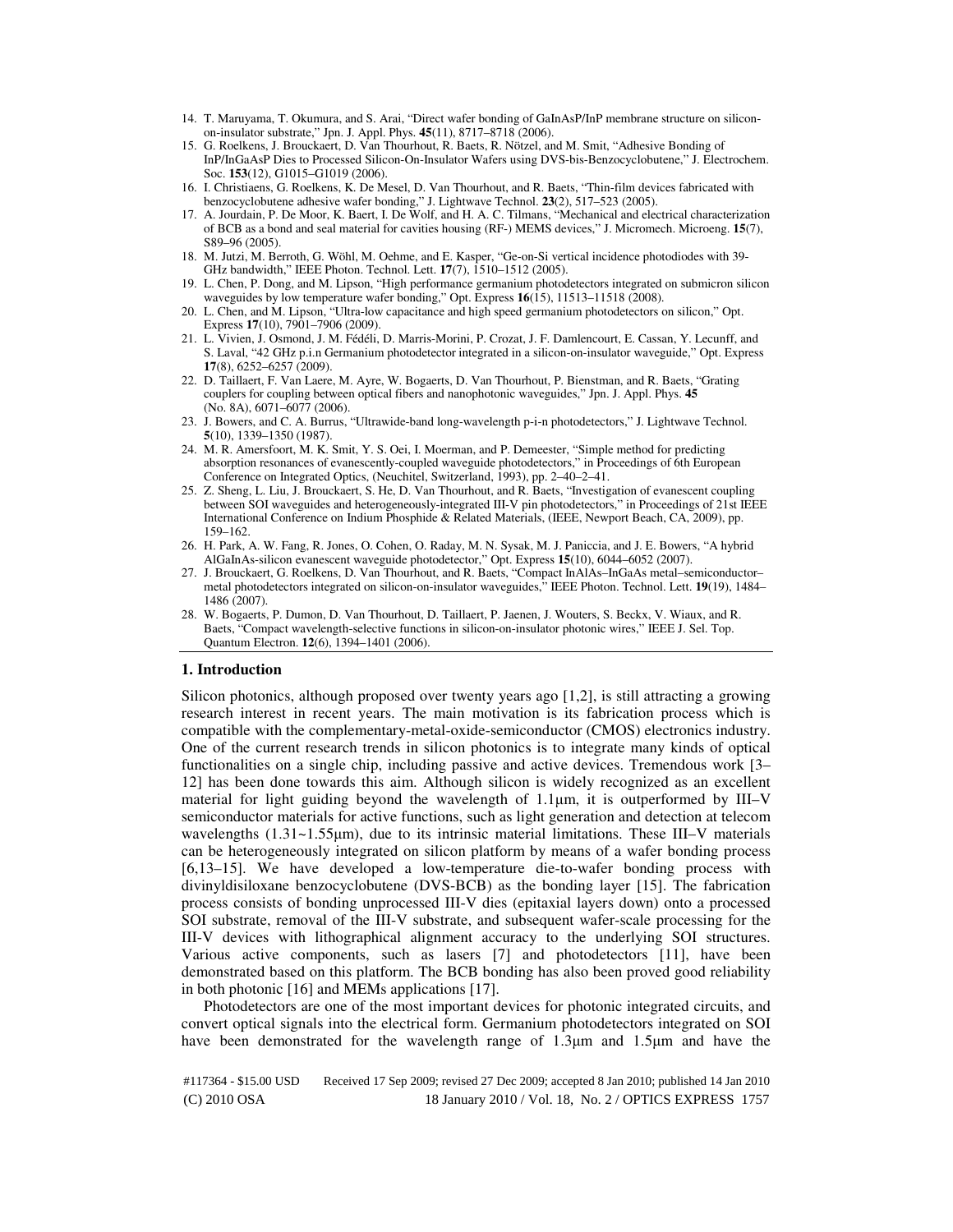advantage of complete compatibility with CMOS processes [10,16–21]. However, their dark current is generally larger than for III-V photodetectors due to defects of Ge formed during the processing. Furthermore, the absorption coefficient of Ge drops largely for wavelengths beyond 1550nm, inhibiting their applications for L band communication. As an alternative, it has been shown that high-quality III-V materials with large and wideband absorption coefficient can also be integrated on silicon by means of the aforementioned bonding process [11,12]. We have reported InGaAs PIN photodetectors integrated on Si with the help of a grating coupler [22] to diffract the light from SOI waveguides vertically to photodetectors so that a relatively thick bonding layer  $(\sim 3\mu m)$  can be used [11]. However, like ordinary surfaceilluminated detectors, there is a trade-off between the responsivity and the transition-timelimited bandwidth when choosing the thickness of the intrinsic InGaAs (i-InGaAs) absorption layer [23]. In this paper, instead, we adopt an evanescent coupling scheme to couple the light from the SOI waveguides to the InGaAs PIN photodetectors by using a very thin bonding layer (<200nm). Because of the phase matching between the SOI waveguide mode and the detector mode, the photodetector can use a thin absorption layer (100nm) and a short device length (40µm). The fabricated photodetectors show good performance in terms of dark current, responsivity, and wavelength range.

## **2. Design and fabrication**

Figure 1 shows the schematic of the cross section of an InGaAs PIN photodetector integrated on an SOI waveguide. The size of the Si waveguide is  $3\mu$ m  $\times$  220nm. The III-V layer structure consists of an i-In<sub>0.53</sub>Ga<sub>0.47</sub>As layer sandwiched between a p-InP layer and an n-InP layer. All of the three layers are 100nm thick. The thickness of these three layers is optimized to achieve phase matching [24] between the SOI waveguide mode and the detector mode supported by these layers, so that an efficient evanescent coupling can be expected. And the coupling is not sensitive to the thickness of the BCB bonding layer as long as it is thin enough (<200nm), where a thinner bonding layer can be achieved by using a more diluted BCB solution. On top of the p-InP layer, there is a 50nm-thick, highly doped p-In<sub>0.53</sub>Ga<sub>0.47</sub>As layer in order to form a good ohmic contact with the p-metal sitting above. The whole p-contact layer stack (including the p-metal and p-InGaAs layers) is only present at the two sides of the SOI waveguide, in order to avoid detrimental optical absorption of the detector mode, which can be serious if the contact covers the whole detector mesa. The details of the device design can be found in Ref [25].



Fig. 1. The cross section of an InGaAs PIN photodetector integrated with an SOI waveguide.

The fabrication started with the DVS-BCB die-to-wafer bonding. After bonding the III-V die onto the patterned SOI substrate, the InP substrate was removed through a combination of mechanical grinding and chemical etching. Then a pair of InGaAs/InP sacrificial layers was removed by chemical wet etching, exposing the p-InGaAs contact layer. A Ti/Au p-metal contact was deposited. This metal pattern was lithographically aligned to the underlying SOI waveguide. Subsequently, the p-InGaAs layer was etched through by using this p-metal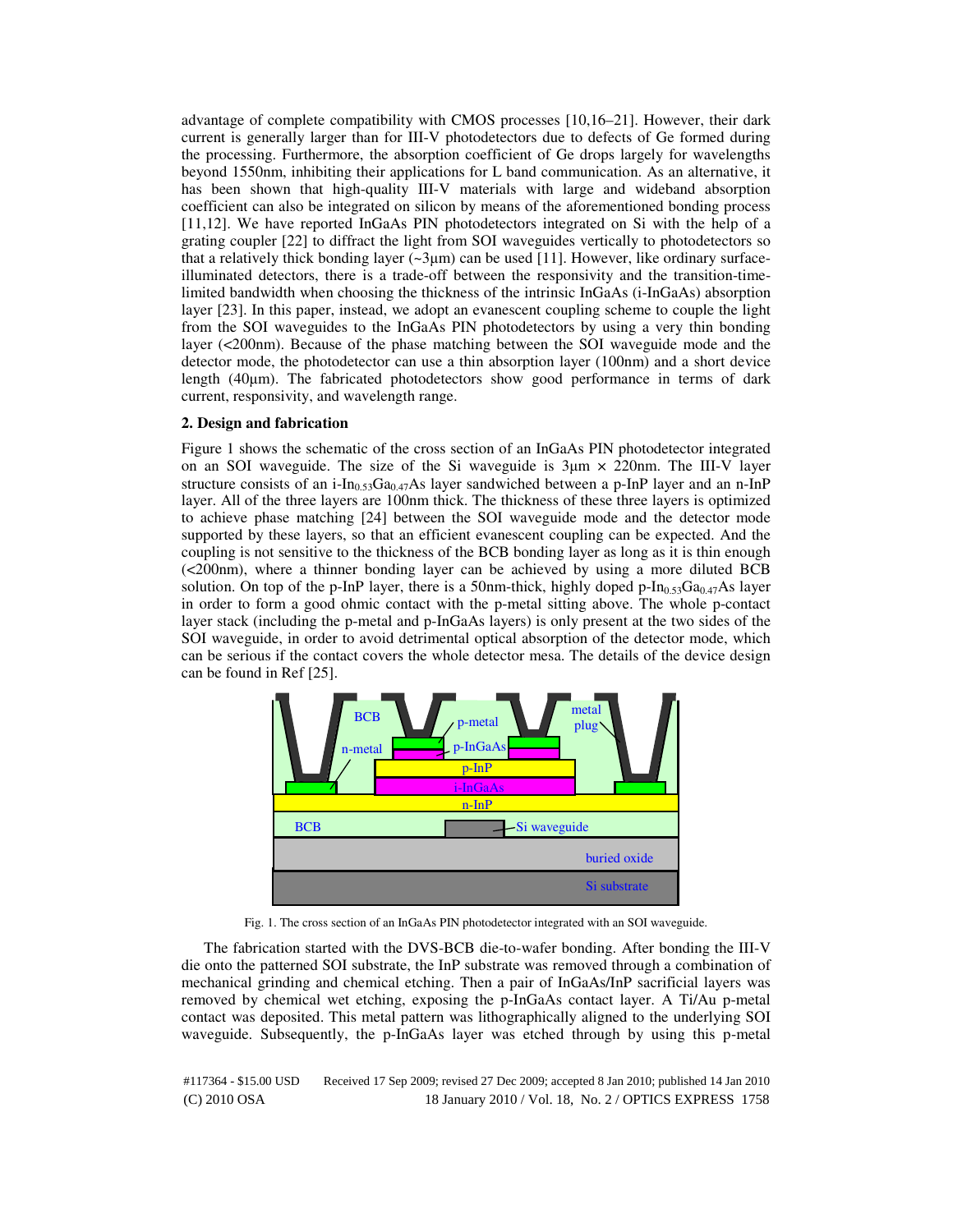contact layer as the etching mask. Then the detector mesa was defined by etching through the p-InP and i-InGaAs layers. The remaining n-InP layer was removed where it was not needed, e.g., on top of the access SOI waveguides and fiber grating couplers. The AuGe/Ni n-metal contact was then fabricated. A ~600nm-thick BCB dielectric layer was spin-coated on top of the whole device, and vias were opened (with an  $O_2$  and  $SF_6$  plasma etching process) down to the p- and n-metal contacts. Finally, another Ti/Au layer was deposited as the metal plugs as well as the probe pads. All the etching of the III-V materials was done with wet chemistry, in order to minimize the damage to the sidewalls. We used a solution of  $H_2SO_4:H_2O_2:H_2O$  ( = 1:1:18) for InGaAs etching, and  $H_3PO_4$ :HCl ( = 7:3) for InP etching. Both of the two solutions are highly selective to the non-targeted materials. Figure 2 shows the top view of a fabricated device before the final metallization for plugs and pads.



Fig. 2. Top view of a fabricated device before the final metallization for plugs and pads.

## **3. Measurement results**

The length of the photodetectors under test was  $40\mu$ m. The current-voltage (I-V) characteristic was measured first. Figure 3 shows the I-V curve without light input. The measured dark current under zero and 0.5V bias is around 3pA and 10pA, respectively. Considering the minimal reliable current value of the measurement equipment (Keithley 2400) is 10pA, we can conclude that the dark current should be around (if no less than) 10pA. With higher reverse bias voltages, the dark current increases gradually but is still less than 150pA even at a reverse bias of 10V. This is several orders of magnitude lower than either Ge photodetectors reported in literature [10,16–21] or the AlGaInAs quantum-well photodetector [26] on silicon demonstrated previously. We attribute this low dark current level to the mild and noninvasive wet etching of the i-InGaAs layer and the timely passivation of the etched sidewalls. For the measurement of the photoresponse, TE-polarized light was coupled into the input SOI waveguides with the help of grating couplers [22]. The actual light power coupled into the photodetector was determined by measuring a reference SOI waveguide with the same grating couplers. Figure 4 shows the I-V curve under illumination at a wavelength of 1550nm. The input light power varies from  $6.22nW$  to  $62.2\muW$  in steps of 10dB. The internal responsivity is around 1.1A/W (corresponding to a quantum efficiency of 88%) and remains stable for a reverse bias ranging from 0V to 10V. Therefore, the proposed photodetector can work well even without an external bias. This measured high responsivity indicates an efficient evanescent coupling between the SOI waveguide and the III-V detector layers, a negligible detrimental absorption by the p-InGaAs and p-metal layers, and a sufficient light absorption for a 40µm-long photodetector. The responsivity remains almost constant for a power range of 40dB, indicating a good linearity and dynamic range of the photoresponse. The low dark current of the present photodetector enables a reliable detection of the light power in the order of nW. Compared to our previously demonstrated InAlAs–InGaAs metal-semiconductormetal (MSM) photodetectors integrated on SOI waveguides [27], the proposed InGaAs PIN photodetectors have a lower dark current due to the larger potential barrier formed by the PIN junction compared to that of the Schottky junction. The required bias voltage is also lower.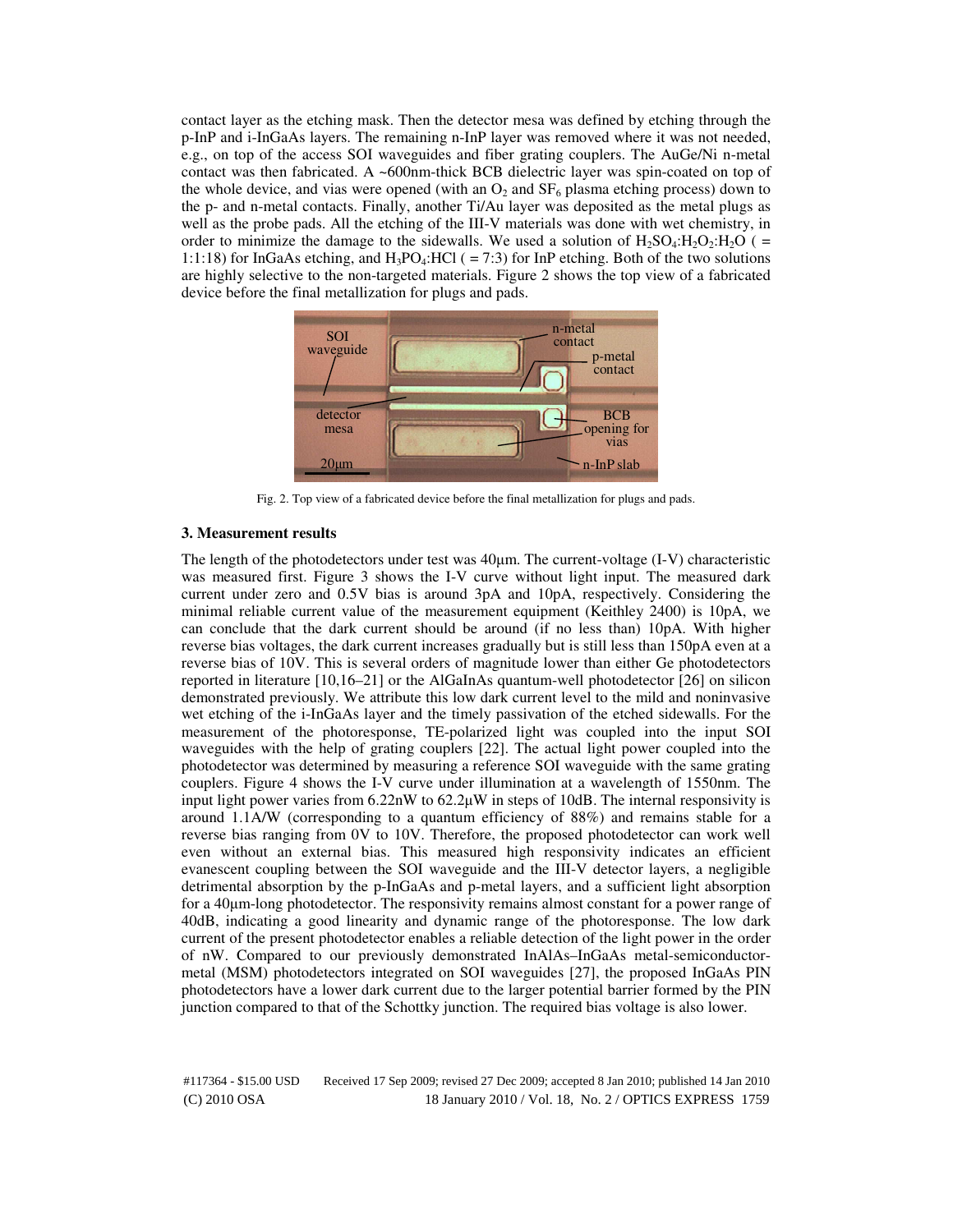

Fig. 3. I-V curve without light input.



Fig. 4. I–V characteristics under illumination at a wavelength of 1550nm.

In order to evaluate the spectral response of the photodetector, the SOI chip was cleaved and a lensed fiber was used to couple light into the SOI waveguide. This overcomes the limited coupling bandwidth provided by the grating couplers. Figure 5 shows the normalized quantum efficiency (QE) as a function of wavelength. Due to the large absorption coefficient of InGaAs and the efficient evanescent coupling for a wide range of wavelength, the QE maintains over 90% of the peak efficiency up to 1580nm, and remains about 70% at the wavelength of 1640nm. The ripples in Fig. 5 may be due to the accidental environment fluctuation during measurement, not the device characteristics. Further measurement for shorter wavelengths was limited by the wavelength range of the tunable laser we used. However, InGaAs has even larger absorption coefficients for shorter wavelengths, and the simulation shows that the coupling between the detector mode and the SOI waveguide mode is still very efficient around a wavelength of 1310nm. Therefore, the photodetector can work for the whole S, C and L communication band, and can probably work well for even shorter wavelengths, e.g., the O-band. Further improvement of the responsivity for longer wavelengths can be achieved by using a thinner BCB bonding layer or a longer device length.